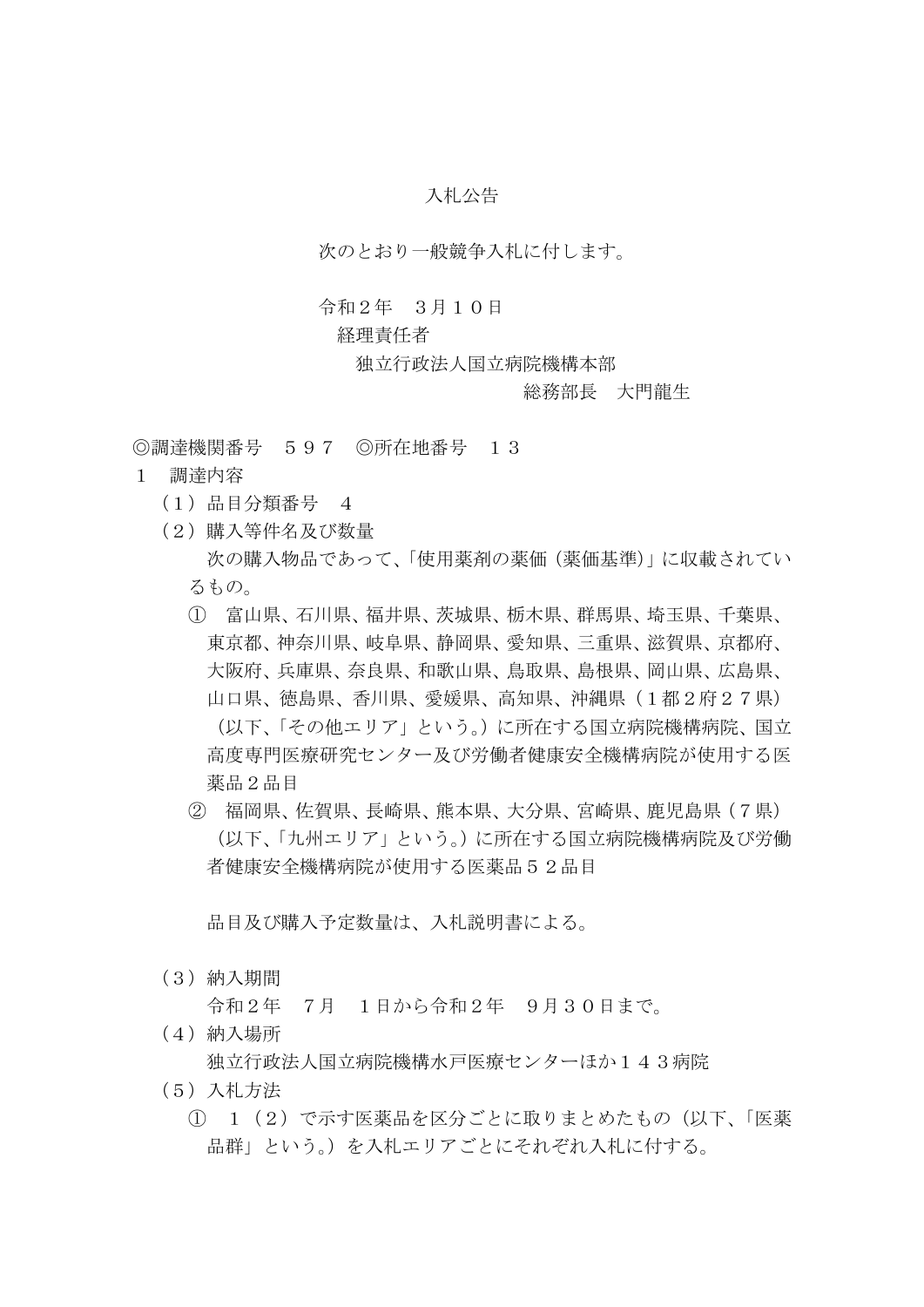- ② 入札金額については、納入に要する一切の費用を織り込んだ上で医 薬品群ごとにそれぞれの医薬品目の単価を記載すること。
- ③ 入札単価については、消費税に係る課税事業者であるか免税事業者 であるかを問わず、見積もった契約金額の本体価格(消費税法第28条 第1項及び第29条並びに地方税法第72条の82及び第72条の8 3の規定に基づき契約金額に110分の100を乗じて得た金額をい う。なお、税法の改正により消費税等の税率が変更された場合には、当 該改正税法施行日以降における上記本体価格は変動後の消費税等の税 率により計算した額とする。)を記載すること。
- ④ 落札者の決定については、②の単価に当該金額の消費税等額(消費税 法第28条第1項及び第29条並びに地方税法第72条の82及び第 72条の83の規定に基づき100分の10を乗じて得た金額をいう。 なお、税法の改正により消費税等の税率が変更された場合には、当該改 正税法施行日以降における上記消費税等額は変動後の税率により計算 した額とする。)に相当する額を加算した金額に当機構が提示する品目 ごとの予定数量を乗じて算出した額の医薬品群ごとの総価(当該金額 に1円未満の端数があるときは、その端数金額を切り捨てるものとす る。)をもって評価するので、入札者は、消費税に係る課税事業者であ るか免税事業者であるかを問わず、見積もった契約金額の本体価格を 記載すること。
- (6)その他

独立行政法人国立病院機構契約事務取扱細則(以下、「契約細則」とい う。)第22条の規定に基づき単価契約とする。

- 2 競争参加資格
	- (1)契約細則第5条の規定に該当しない者であること。なお、未成年者、被 保佐人又は被補助人であっても、契約締結のために必要な同意を得てい るものは、同条中、特別の理由がある場合に該当する。
	- (2)契約細則第6条の規定に該当しない者であること。
	- (3)厚生労働省競争参加資格(全省庁統一資格)において「物品の販売」の A、B又はCの等級に格付され、その他エリアにおいては、関東・甲信越 地域、東海・北陸地域、近畿地域、中国地域、四国地域及び九州・沖縄地 域の競争参加資格を有する者、九州エリアにおいては、九州・沖縄地域の 競争参加資格を有する者であること。ただし、業務提携等の代理店等によ る対応でも可とする。なお、当該競争参加資格については、平成30年1 1月26日付号外政府調達第222号の官報の競争参加者の資格に関す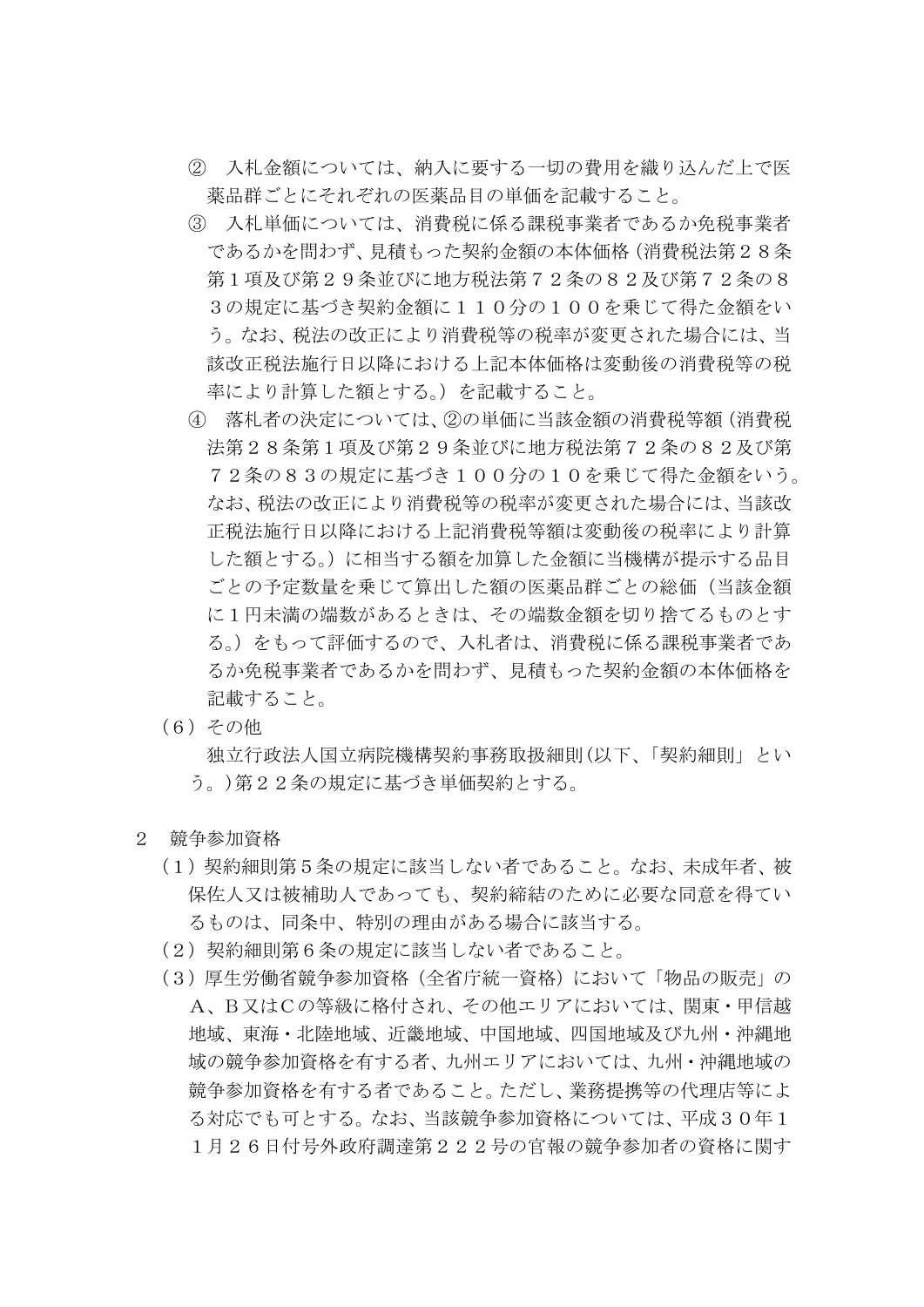る公示の別表に掲げる申請受付窓口において随時受け付けている。

- (4)医薬品、医療機器等の品質、有効性及び安全性の確保等に関する法律に 基づいて医薬品の一般販売業の許可を受けていることを証明した者であ ること。
- (5)購入される医薬品を経理責任者が指定する日時、場所に十分に納品する ことができることを証明した者であること。
- (6)契約細則第4条の規定に基づき、経理責任者が定める資格を有する者で あること。
- (7)厚生労働省競争参加資格(全省庁統一資格)において「物品の販売」の A、B又はCの等級に格付けされ、単独ではなくグループ会社も含めて、 1(2)に記載するすべてのエリアに対応する競争参加資格を有する入札 者同士によるアライアンスは認めない。
- 3 入札書の提出場所等
	- (1)入札書の提出場所、契約条項を示す場所、入札説明書の交付場所及び問 い合わせ先
		- 〒152-8621

東京都目黒区東が丘2丁目5番 21 号

- 独立行政法人国立病院機構本部
	- 企画経営部 調達課 主査(調達係)中井賢太

電話03-5712-5065

- (2)入札説明会の日時及び場所等 令和2年 3月30日13時30分 独立行政法人国立病院機構本部研修センター(2F)第2~第4教室
- (3)入札書の受領期限 令和2年 4月30日13時00分
- (4)開札の場所 独立行政法人国立病院機構本部研修センター(2F)第2 ~第4教室
	- (5)開札の日時 令和2年 5月 1日13時30分
- 4 その他
	- (1)契約手続において使用する言語及び通貨 日本語及び日本国通貨
	- (2)入札保証金及び契約保証金 免除
	- (3)入札者に要求される事項
		- この一般競争に参加を希望する者は、封印した入札書に2(3)から(5) の証明となるものを添付して入札書の受領期間内までに提出しなければ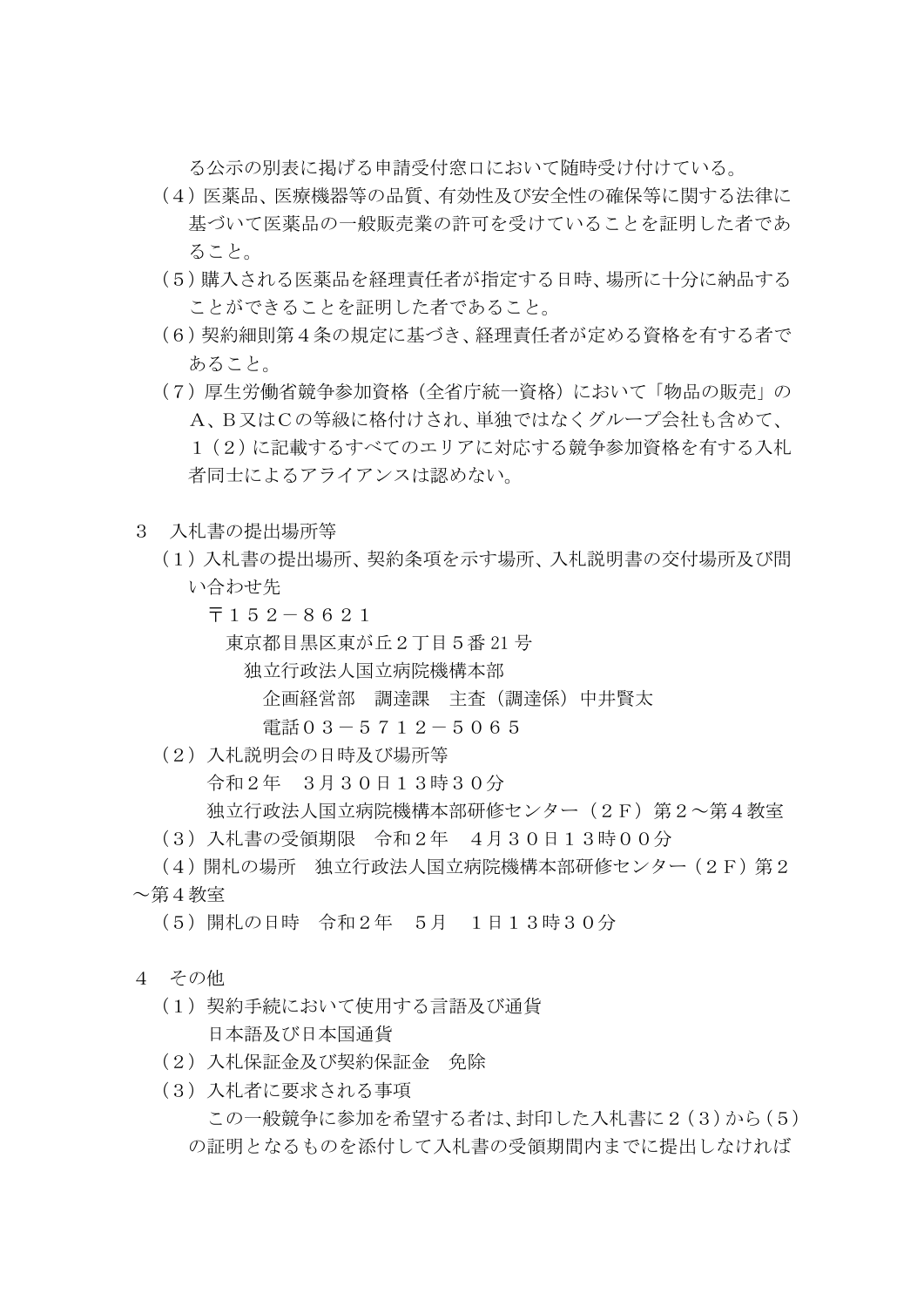ならない。

なお、入札者は、開札日の前日までの間において、経理責任者から上記 証明となるものについて説明を求められた場合はそれに応じなければな らない。

(4)入札の無効

本公告に示した競争参加資格のない者の提出した入札書、入札者に求 められる義務を履行しなかった者の提出した入札書は無効とする。

- (5)契約書作成の要否 要
- (6)落札者の決定方法 契約細則第21条の規定に基づいて作成された予 定価格(総価)の制限の範囲内で最低の価格をもって有効な入札を行っ た入札者を落札者とする。
- (7)詳細は入札説明書による。
- 5 Summary
	- $(1)$  Official in charge of disbursement of the procuring entity: Tatsuo Daimon, Director, General Affairs Department, National Hospital Organization Headquarters
	- $(2)$  Classification of the products to be procured:4
	- (3) Nature and quantity of the products to be purchased: Medicine Supplies, Sonota area 2 items, Kyushu area 52 items.
	- (4) Delivery period:

From July 1, 2020 to September 30, 2020

- (5)Delivery place: 144 hospitals (National Hospital Organization Mito Medical Center and the others.)
- $(6)$  Qualification for participating in the tendering procedures: Suppliers eligible for participating in the proposed tender are those who shall:
	- ① not come under Article 5 of the Regulation concerning Contract for National Hospital Organization (NHO). Furthermore, minors, Person under Conservatorship or Person under Assistance that obtained the consent necessary for concluding a contract may be applicable under cases of special reasons within the said clause;
	- ② not come under Article 6 of the Regulation concerning Contract for NHO;
	- ③ have Grade A, B or C in "Sales of products"for participating